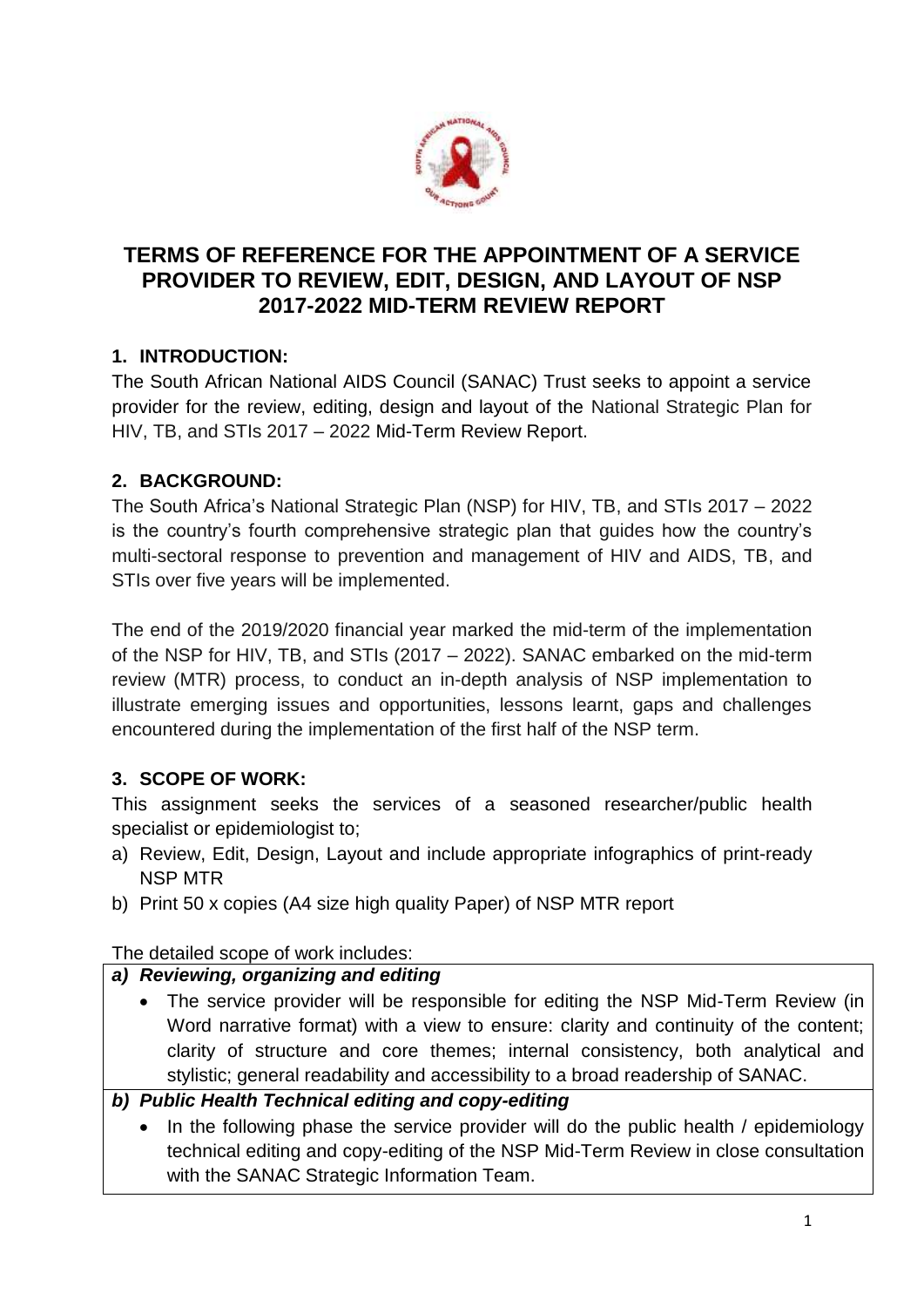- Special attention will be paid to enhancing the use and role of boxes, graphics and tables, with the service provider also suggesting catchy and concise titles for those elements.
- The technical editing and copy-editing will concentrate on enhancing the flow and clarity of the document; sequencing; consistency, especially between text and tables and figures and integration of text and boxes; removing content errors; improving style and punctuation, spelling and grammar

#### *c) Produce infographics as well as insert relevant photographs*

- Creating graphics and *infographics* to accompany the NSP MTR Report
- Ensure custom photo editing (restoration, noise reduction, tonal adjustment) for all photos accessed from the SANAC photo library or elsewhere.

#### **d)** *Proofreading*

 Once the NSP MTR Report has been copy-edited and laid out, the service provider will perform one more round of proofreading, checking spelling, as well as acronyms and other abbreviations (making sure that they follow official SANAC terminology and conventions), style consistency, callouts, layout problems, references, etc.

### *e) Revise and finalise the NSP MTR Report*

- Consult with SANAC Secretariat Strategic Information and Communications Units on any proposed changes and incorporate those changes.
- After the draft text is reviewed by the SANAC Secretariat, the service provider will incorporate revisions related to content, design and/or language and finalise the report

The service provider is expected to provide copywriting, editing and proof reading services, while providing conceptualization and creative input for the layout and design process; for the development of reader-friendly formatted documents.

The design must be innovative, yet simple, using design elements to ensure that the content and official nature of the NSP MTR Report does not detract from the the look and feel of the NSP and the SANAC Trust Corporate Identity Guidelines for publications.

#### **4. EXPECTED DELIVERABLES:**

The following are the deliverables to be submitted by the consultant or consulting firm:

- a) Print-ready and Microsoft Word versions of the NSP MTR Report with appropriate tables, graphs, and infographics.
- b) 50 x printed copies of the NSP MTR Report

# **5. REPORTING:**

The consultant will report to the Acting Executive Manager: Strategic Information, working in closely with the Strategic Information Technical Lead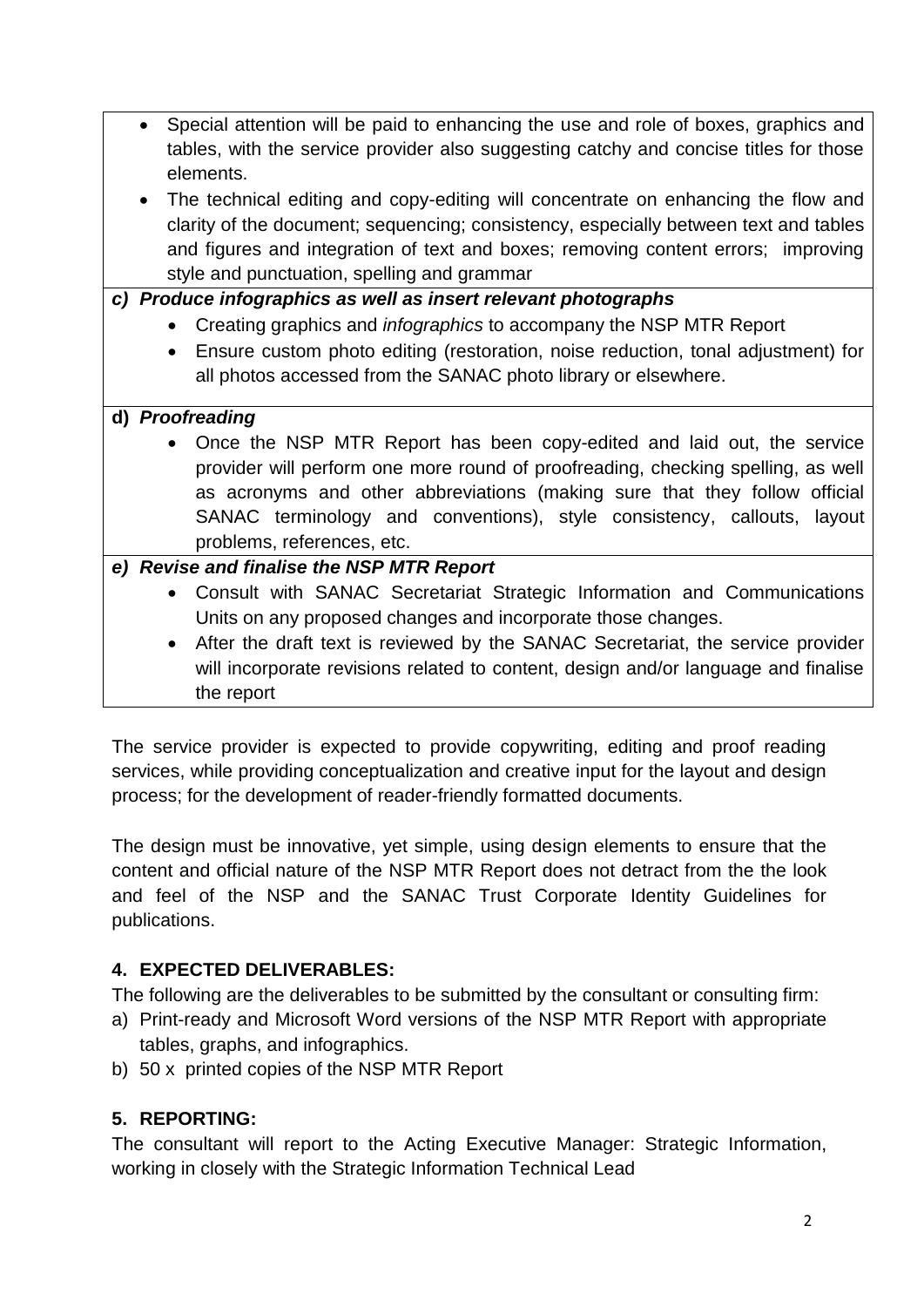### **6. EXPERIENCE AND QUALIFICATIONS:**

SANAC Trust intends to contract a service provider or consultant(s) with extensive experience that includes:

- Bachelor's degree in Public Health, Health or Social Sciences. A Master Degree in Public Health will be added advantage, with a minimum of 15 years' experience in Public Health, Epidemiology, Development Studies, Economics, Public Policy, Social Sciences, and/or a related technical field and Monitoring and Evaluation of HIV and TB programs.
- Strong knowledge and understanding of the South Africa HIV and TB epidemic and national response, the legislative, and policy environment including the National Strategic Plans on HIV, TB and STIs, as well as SANAC's mandate
- Aptitude for policy, strategic planning, system development, and organizational skills, including results orientation.
- Excellent English language writing and editing.
- Solid editorial skills with demonstrated ability for logical and analytical writing.
- University degree in graphic design, data analytics, communications or a related field. Minimum of 5 years' proven track record in designing visually engaging infographics on HIV, TB and STIs
- Expert knowledge in graphic design and graphic design software, including but not limited to: Adobe Photoshop, Illustrator, InDesign, After effect, Final Cut Pro, Flash, Flex Builder, and the rest of the Adobe Creative Suite.

# **Competencies and special skills requirement:**

- Demonstrate strong written communication, research and analytical ability, and ability to rapidly integrate information from various sources.
- Familiar with the concept of development and evaluation, in particular, is an advantage.
- Knowledgeable of current SANAC activities including the NSP.
- Technical skills in production and editing and the ability to write quickly, clearly and concisely in English.
- Ability to deliver the requirements on time and be responsive to all communications from SANAC Trust.
- Ability to work under pressure.

# **7. TIMELINES:**

The level of effort expected is **20 consultancy days** from 01- 30 November 2020

# **8. CRITERIA FOR SELECTION:**

The selection of the best offer will be based on the combined scoring method: (the qualifications and methodology will be weighted 80%, combined with the price offer, which will be weighted 20%).